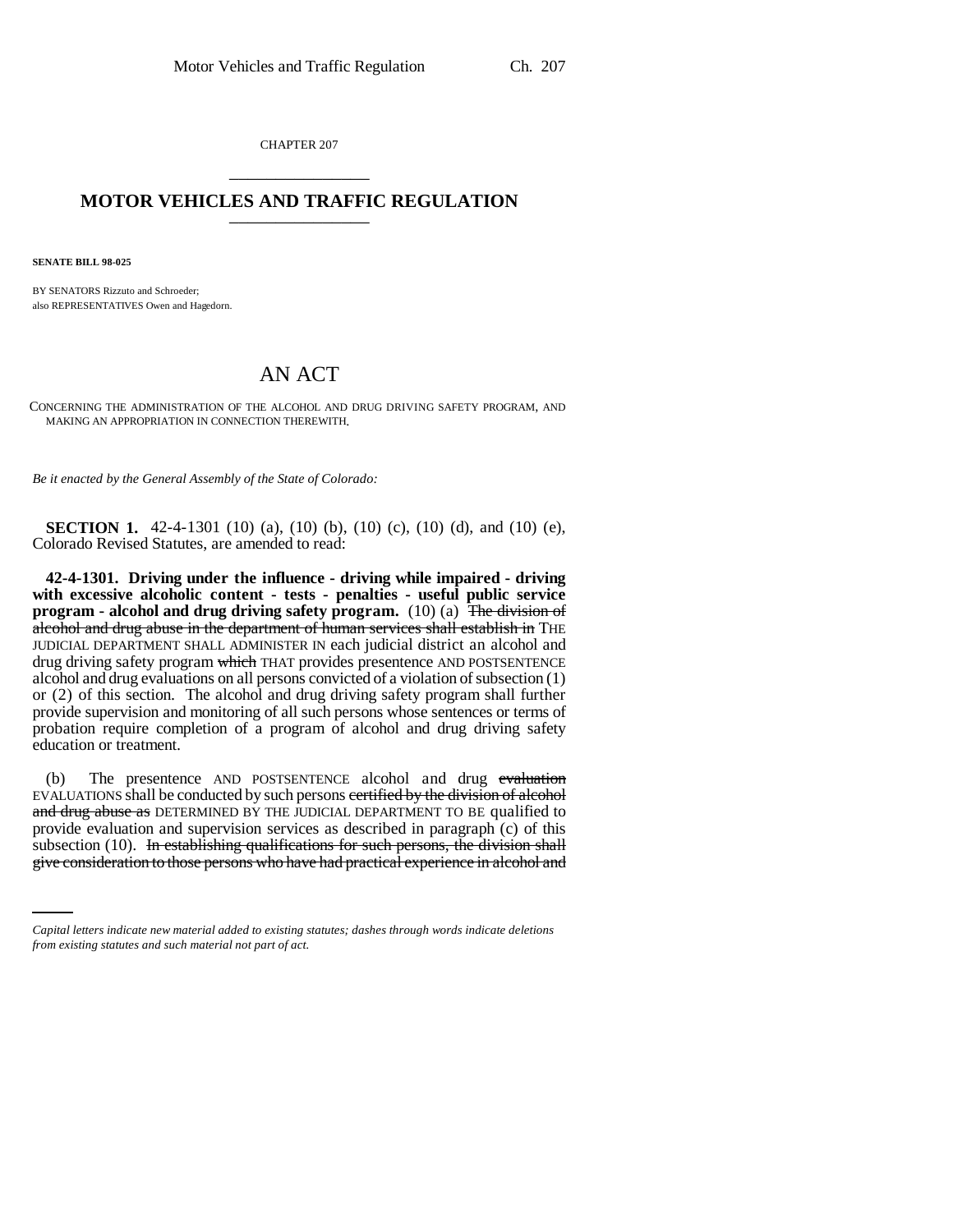## drug treatment.

(c) Upon the establishment of an alcohol and drug driving safety program. An alcohol and drug evaluation shall be conducted on all persons convicted of a violation of subsection  $(1)$  or  $(2)$  of this section. The report shall be made available to and shall be considered by the court prior to sentencing unless the court proceeds to immediate sentencing pursuant to the provisions of paragraph (e) of subsection (9) of this section. The report shall contain an evaluation of the defendant concerning the defendant's prior traffic record, characteristics and history of alcohol or drug problems, and amenability to rehabilitation. The report shall include a problems, and amenability to rehabilitation. recommendation as to alcohol and drug driving safety education or treatment for the defendant. The alcohol evaluation shall be CONDUCTED AND THE REPORT prepared by a person who is TRAINED AND knowledgeable in the diagnosis of chemical dependency. Such person's duties may also include appearing at sentencing and probation hearings as required, referring defendants to education and treatment agencies in accordance with orders of the court, monitoring defendants in education and treatment programs, notifying the probation department and the court of any defendant failing to meet the conditions of probation or referral to education or treatment, appearing at revocation hearings as required, and providing assistance in data reporting and program evaluation. For the purpose of this subsection (10), "alcohol and drug driving safety education or treatment" means either level I or level II education or treatment programs THAT ARE APPROVED BY THE DIVISION OF ALCOHOL AND DRUG ABUSE. Level I programs are to be short-term, didactic education programs. Level II programs are to be therapeutically oriented education, long-term outpatient, and comprehensive inpatient RESIDENTIAL programs. Any defendant sentenced to level I or level II programs shall be instructed by the court to meet all financial obligations of such programs. If such financial obligations are not met, the sentencing court shall be notified for the purpose of collection or review and further action on the defendant's sentence. Nothing in this section shall prohibit treatment agencies from applying to the state for funds to recover the costs of level II treatment for defendants determined to be indigent by the court.

(d) There is hereby created an alcohol and drug driving safety program fund in the office of the state treasurer to the credit of which shall be deposited all moneys as directed by this paragraph (d). Until July 1, 1980, In addition to any fines, fees, or costs levied against a person convicted of a violation of subsection (1) or (2) of this section, sixty dollars shall be assessed by the judge against THE JUDGE SHALL ASSESS each such person for the cost of the presentence OR POSTSENTENCE alcohol and drug evaluation and supervision services. After July 1, 1980, and each fiscal year thereafter, the amount shall remain at sixty dollars unless THE ASSESSMENT IN EFFECT ON JULY 1, 1998, SHALL REMAIN IN EFFECT UNLESS THE JUDICIAL DEPARTMENT AND the division of alcohol and drug abuse has HAVE provided to the general assembly a statement of the cost of the program, including costs of administration for the past and current fiscal year to include a proposed change in the assessment. The general assembly shall then consider the proposed new assessment and approve the amount to be assessed against each person during the following fiscal year in order to ensure that the alcohol and drug driving safety program established in this subsection (10) shall be financially self-supporting. Any adjustment in the amount to be assessed shall be so noted in the appropriation to the JUDICIAL DEPARTMENT AND THE division of alcohol and drug abuse as a footnote or line item related to this program in the general appropriation bill. The state auditor shall periodically audit the costs of the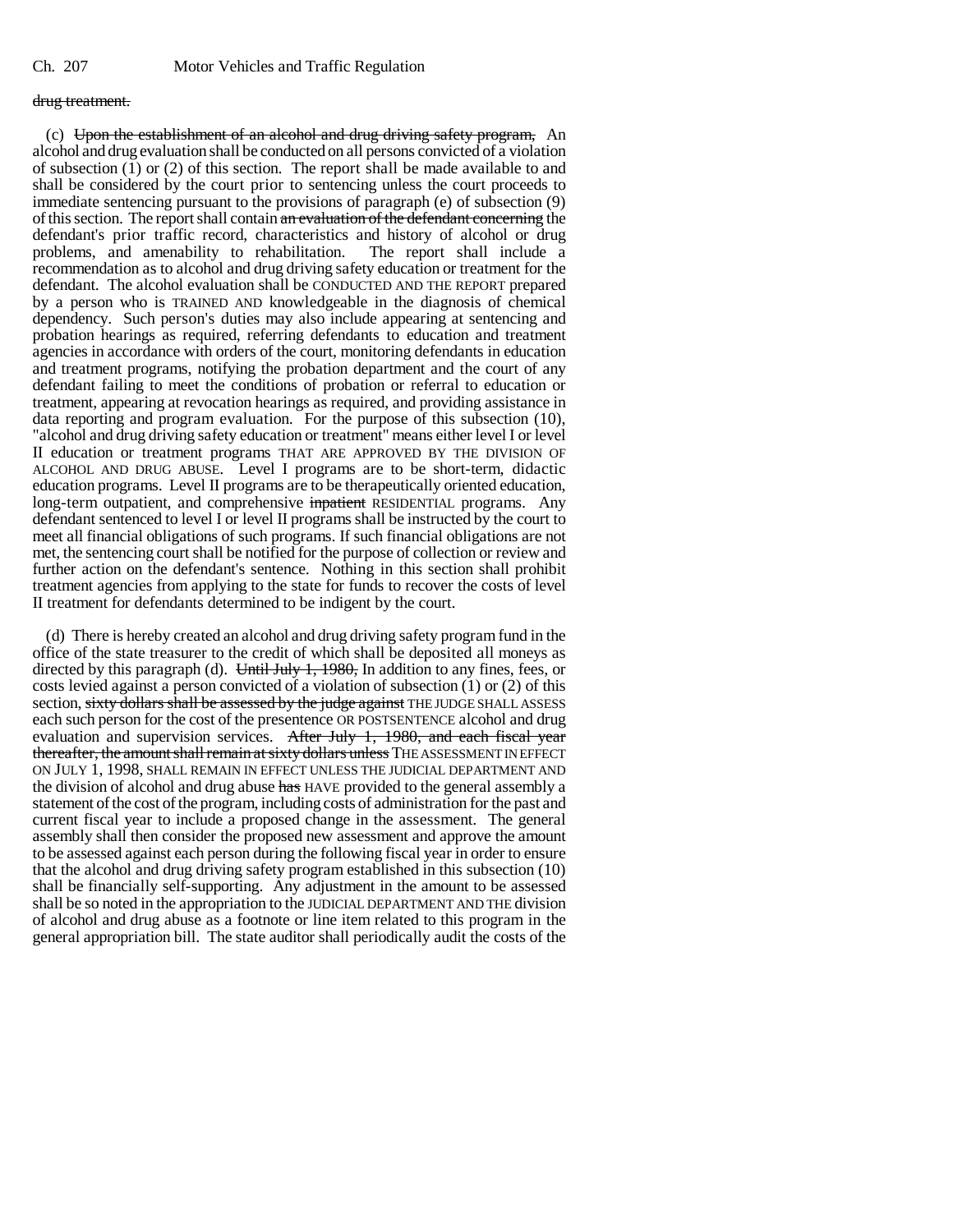programs to determine that they are reasonable and that the rate charged is accurate based on these costs. Any other fines, fees, or costs levied against such person shall not be part of the program fund. The amount assessed for the alcohol and drug evaluation shall be transmitted by the court to the state treasurer to be credited to the alcohol and drug driving safety program fund. Fees charged under sections 25-1-306 (1), C.R.S., and 25-1-1102 (1), C.R.S., to approved alcohol and drug treatment facilities that provide level I and level II programs as provided in paragraph (c) of this subsection (10) shall be transmitted to the state treasurer, who shall credit the fees to the alcohol and drug driving safety program fund. Upon appropriation by the general assembly, these funds shall be expended by the JUDICIAL DEPARTMENT AND THE division of alcohol and drug abuse for the administration of the alcohol and drug driving safety program. In administering the alcohol and drug driving safety program, the division of alcohol and drug abuse JUDICIAL DEPARTMENT is authorized to contract with any agency within the judicial system for such services as the division JUDICIAL DEPARTMENT deems necessary. Moneys deposited in the alcohol and drug driving safety program fund shall remain in said fund to be used for the purposes set forth in this subsection (10) and shall not revert or transfer to the general fund except by further act of the general assembly.

(e) The division of alcohol and drug abuse shall establish an alcohol and drug driving safety program suited to the needs of each judicial district. In establishing these programs, the division shall consult with local treatment programs. The division JUDICIAL DEPARTMENT shall also insure ENSURE that qualified personnel are placed in the judicial districts. and shall establish THE JUDICIAL DEPARTMENT AND THE DIVISION OF ALCOHOL AND DRUG ABUSE SHALL JOINTLY DEVELOP AND MAINTAIN criteria for evaluation techniques, drinker classification TREATMENT REFERRAL, data reporting, elient supervision, and program evaluation.

**SECTION 2. Appropriation.** (1) (a) In addition to any other appropriation, the sums specified in this section, or so much thereof as may be necessary for the purposes indicated, are hereby appropriated out of any moneys in the specified funds not otherwise appropriated, for the implementation of this act for the fiscal year beginning July 1, 1998.

(b) Unless the context otherwise requires, terms and notations used in this section shall have the meanings ascribed to them in the general appropriation act for the fiscal year beginning July 1, 1998.

(c) Dollar amounts in parentheses and FTE amounts in stricken type denote reductions from the corresponding appropriation made in the annual general appropriation act for the fiscal year beginning July 1, 1998.

| <b>ITEM &amp;</b> | <b>CASH</b>  | <b>CASH</b>   |
|-------------------|--------------|---------------|
| <b>SUBTOTAL</b>   | <b>FUNDS</b> | <b>FUNDS</b>  |
|                   |              | <b>EXEMPT</b> |

(2) DEPARTMENT OF HUMAN SERVICES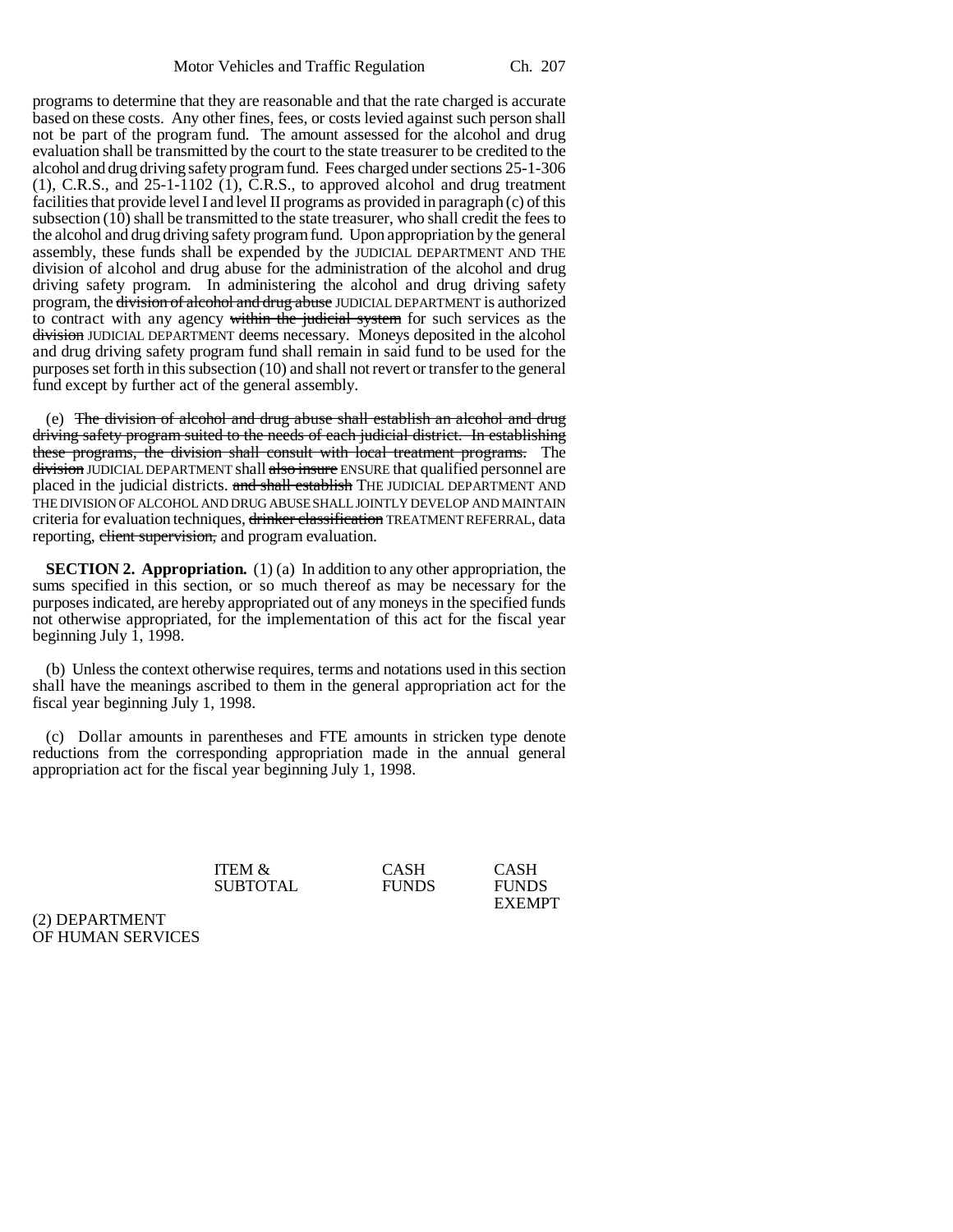| (a) Executive                   |             |                                |                           |
|---------------------------------|-------------|--------------------------------|---------------------------|
| Director's Office               |             |                                |                           |
| Health, Life, and               |             |                                |                           |
| Dental                          | 0           | $(10,283)^{a}$                 | $10,283(T)$ <sup>b</sup>  |
| (b) Health and                  |             |                                |                           |
| <b>Rehabilitation Services</b>  |             |                                |                           |
| Administration                  |             |                                |                           |
| Program Administration          |             |                                |                           |
| <b>Personal Services</b>        | (44,743)    | $(309, 816)^a$                 | $265,073(T)$ <sup>b</sup> |
|                                 |             | <del>(4.6 FTE)</del> (4.6 FTE) |                           |
| <b>Operating Expenses</b>       | (9,026)     | $(40,712)^{a}$                 | $31,686(T)$ <sup>b</sup>  |
| <b>Indirect Cost Assessment</b> | (46.953)    | (46, 953)                      |                           |
| <b>Community Programs</b>       |             |                                |                           |
| <b>Other Community Programs</b> |             |                                |                           |
| Alcohol/Drug Driving            |             |                                |                           |
| <b>Safety Contracts</b>         | (3,724,831) | $(3,478,280)^a$                | $(246,551)^{\circ}$       |
| Subtotal (Department            |             |                                |                           |
| of Human Services)              | (3,825,553) | (3,886,044)                    | 60,491                    |
|                                 |             |                                |                           |

<sup>a</sup> These amounts shall be from the alcohol and drug driving safety program fund

created in section 42-4-1301 (10), Colorado Revised Statutes. b These amounts shall be from the judicial department pursuant to section 42-4-1301 (10), Colorado Revised Statutes. c This amount shall be from reserves in the alcohol and drug driving safety program

fund created in section 42-4-1301 (10), Colorado Revised Statutes.

|                              | <b>ITEM &amp;</b><br><b>SUBTOTAL</b> | CASH<br><b>FUNDS</b>   | CASH<br><b>FUNDS</b><br><b>EXEMPT</b> |
|------------------------------|--------------------------------------|------------------------|---------------------------------------|
| (3) JUDICIAL                 |                                      |                        |                                       |
| <b>DEPARTMENT</b>            |                                      |                        |                                       |
| (a) Courts Administration    |                                      |                        |                                       |
| Administrative Special       |                                      |                        |                                       |
| Purpose                      |                                      |                        |                                       |
| Health, Life, and Dental     | 0                                    | $168,456^{\circ}$      | (168,456)(T) <sup>b</sup>             |
| Salary Survey and            |                                      |                        |                                       |
| <b>Anniversary Increases</b> | 0                                    | $5,166^{\circ}$        | (5,166)(T) <sup>b</sup>               |
|                              |                                      |                        |                                       |
| (b) Probation and            |                                      |                        |                                       |
| <b>Related Services</b>      |                                      |                        |                                       |
| Alcohol/Drug Driving         |                                      |                        |                                       |
| <b>Safety Contract</b>       | (2,940,547)                          |                        | $(2,940,547)(T)^{b}$                  |
|                              |                                      |                        | $(70.2$ FTE $)$                       |
| Alcohol/Drug Driving         |                                      |                        |                                       |
| <b>Safety Program</b>        | 3,768,497                            | 3,621,858 <sup>a</sup> | $146,639$ <sup>c</sup>                |
|                              | (70.2 FTE)                           |                        |                                       |
| Subtotal (Judicial           |                                      |                        |                                       |
| Department)                  | 827,950                              | 3,795,480              | (2,967,530)                           |

<sup>a</sup> These amounts shall be from the alcohol and drug driving safety program fund